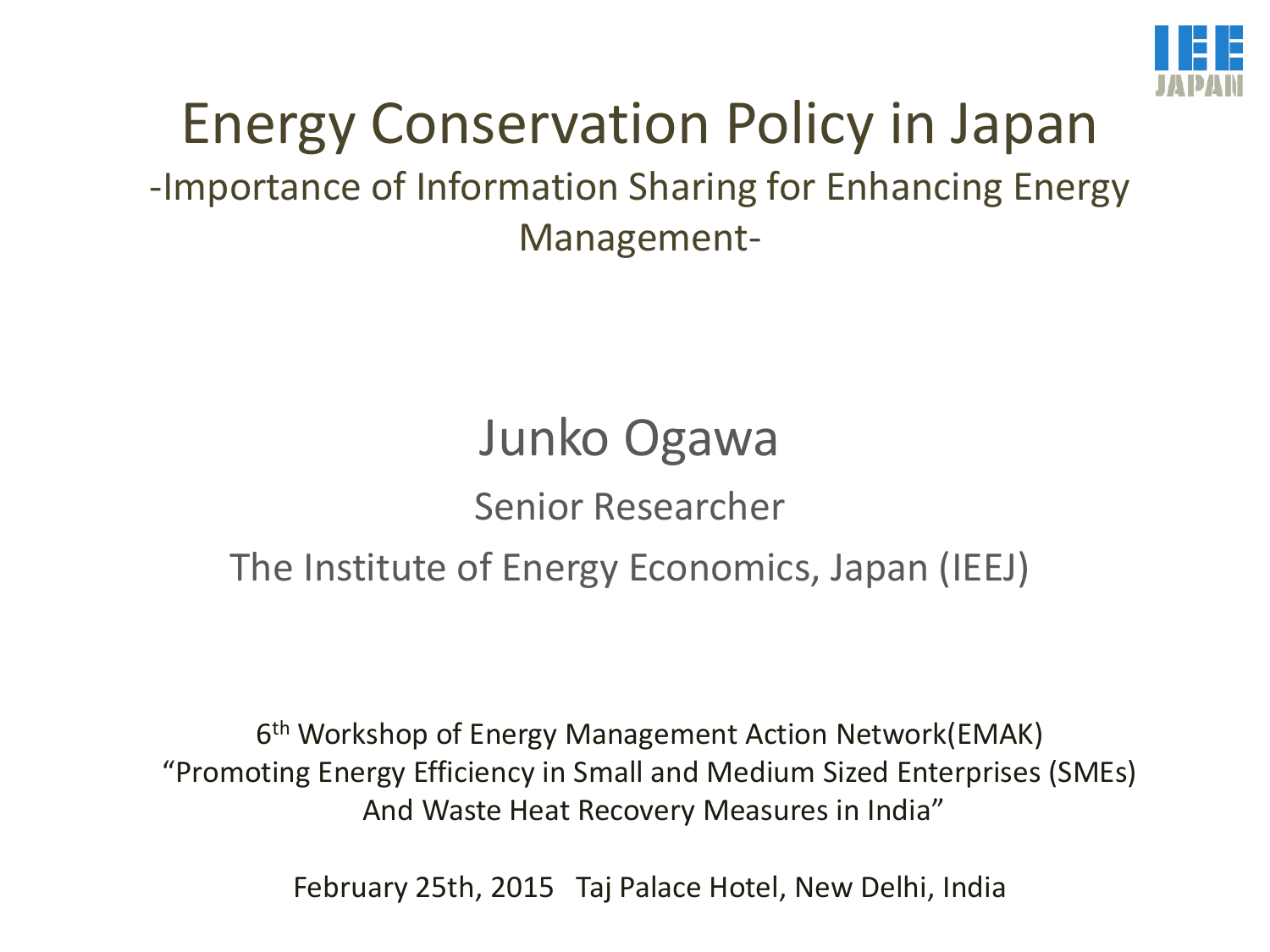### Why Energy Conservation is important for Japan?

-Japan's Energy Conservation Policies & Measures-



High Dependence on Imported Energy and Middle East Oil High Crude oil prices High Share of heavy industries in energy structure

To Secure Energy Security and Cost Saving are urgent matter for Japan's economy.

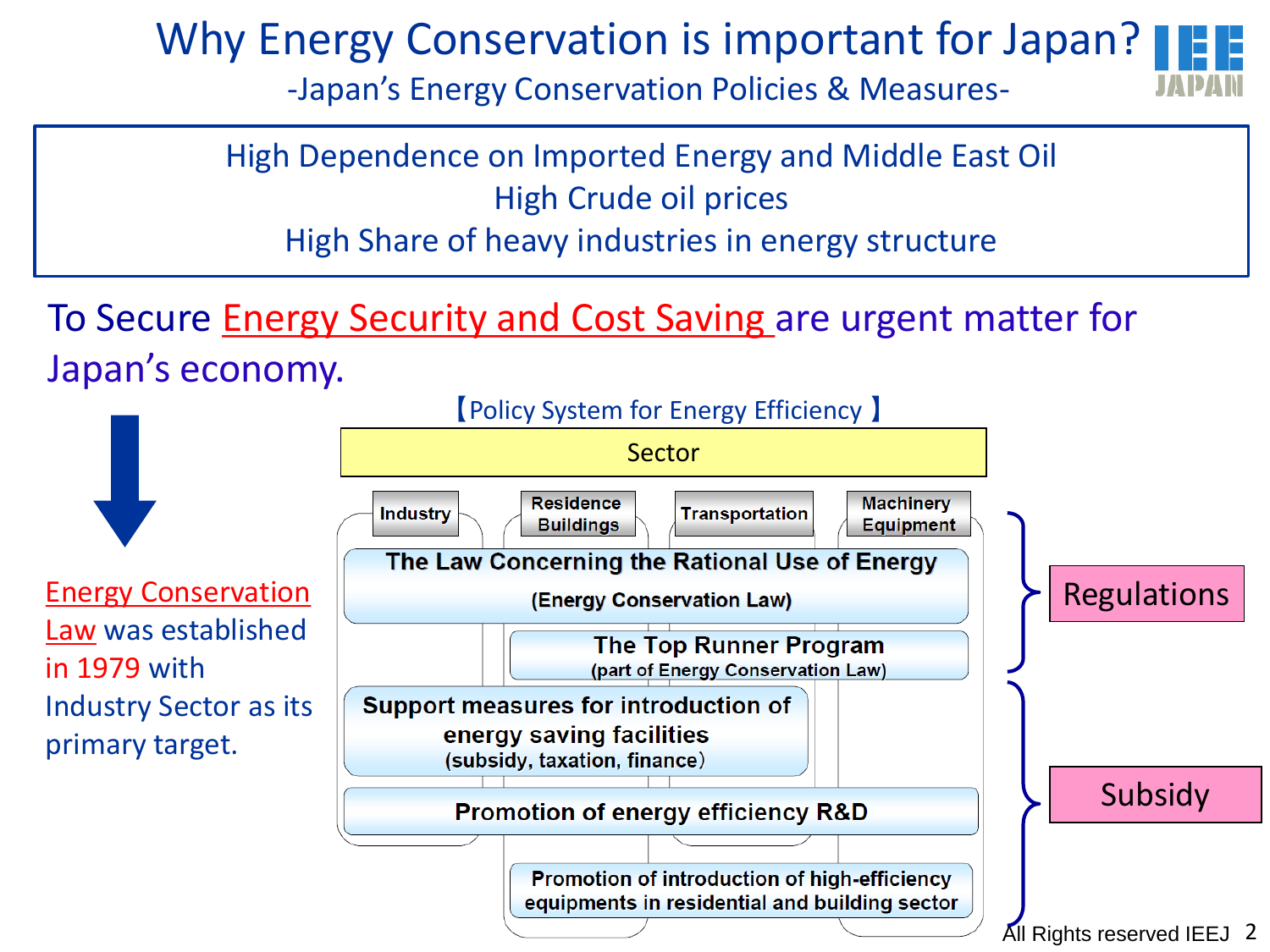# How is the impact of policy and measures?



-Energy Intensity in Basic Material Industry-



Source:IEEJ, EDMC Handbook of Energy & Economic Statistics in Japan 2014

**Basic material industries such as Steel, Paper / Pulp and Cement Industries have improved their energy intensity after the 1st Oil Crisis**

All Rights reserved IEEJ  $^{-3}$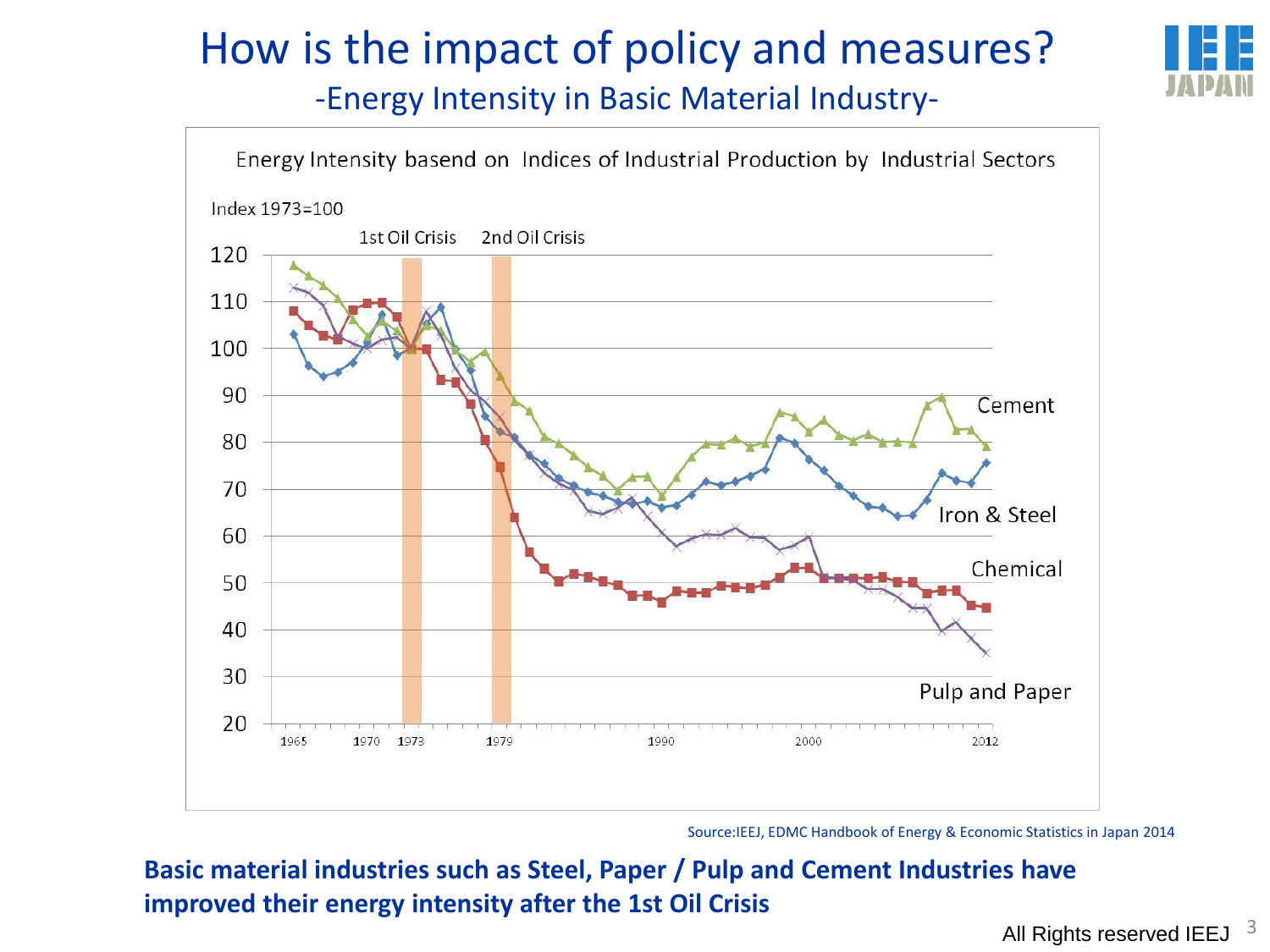### Energy Consumptions & Economic Growth -Trends of Energy Consumptions & Economic Growth in Japan-



Source: Shen(IEEJ), Energy Conservation Experiences and Recent Energy Policies in Japan, 2014 **4 All Rights reserved IEEJ**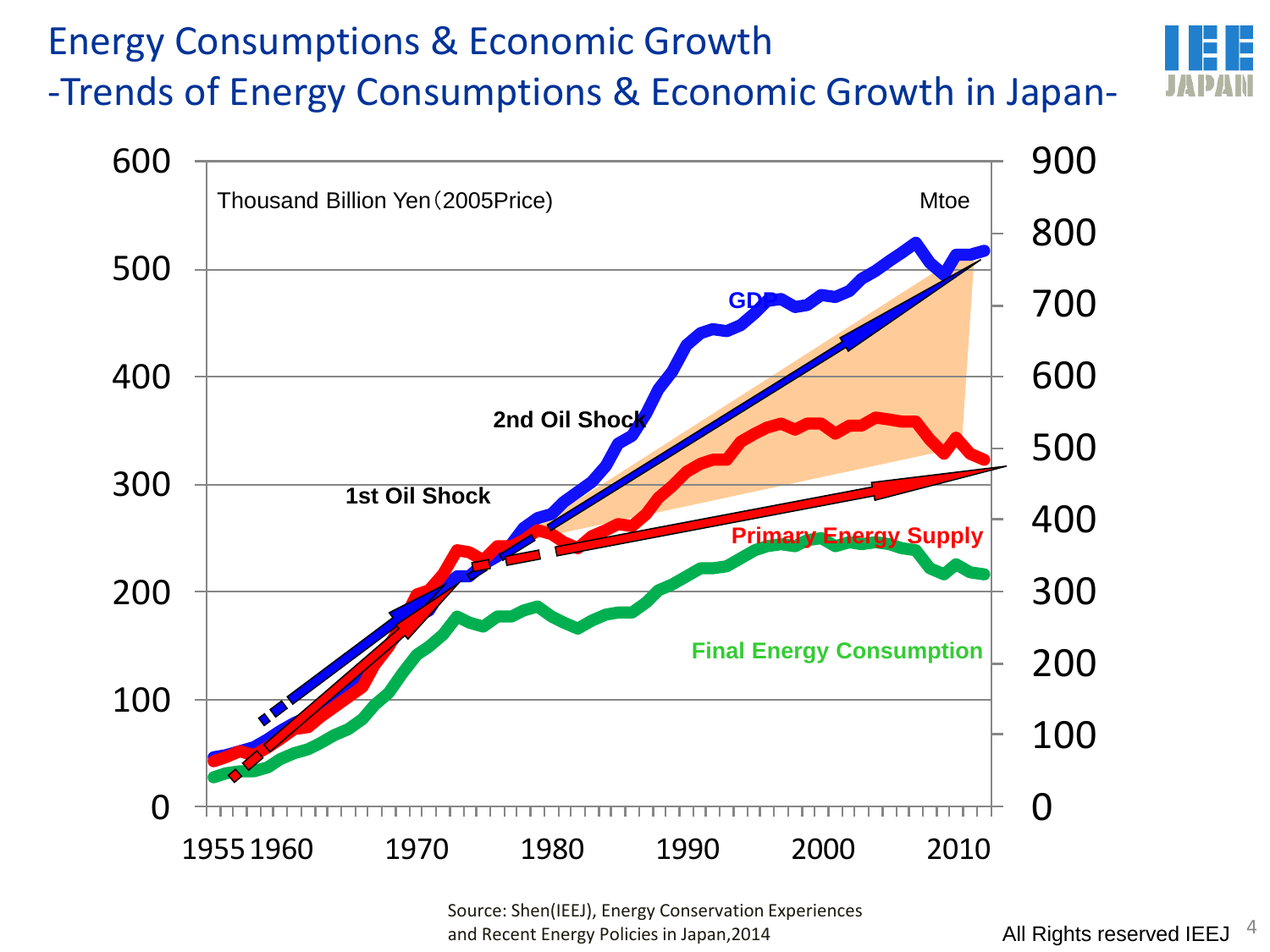# Barriers Against Energy Conservation Measures | E





- **IEEJ conducted questionnaire survey to all industrial factories which consumes more than 3000kl(oil equivalent) per year in Japan. (Collection rate: 29.66%)**
- **Barriers against promoting energy conservation measures are "Finance barriers" and "skill barriers" which are common for both SMEs and large enterprise.**
- **"Information Barriers" is more significant among SMEs than among large enterprises.**

 $\frac{1383}{100}$  All Rights reserved IEEJ  $\frac{5}{100}$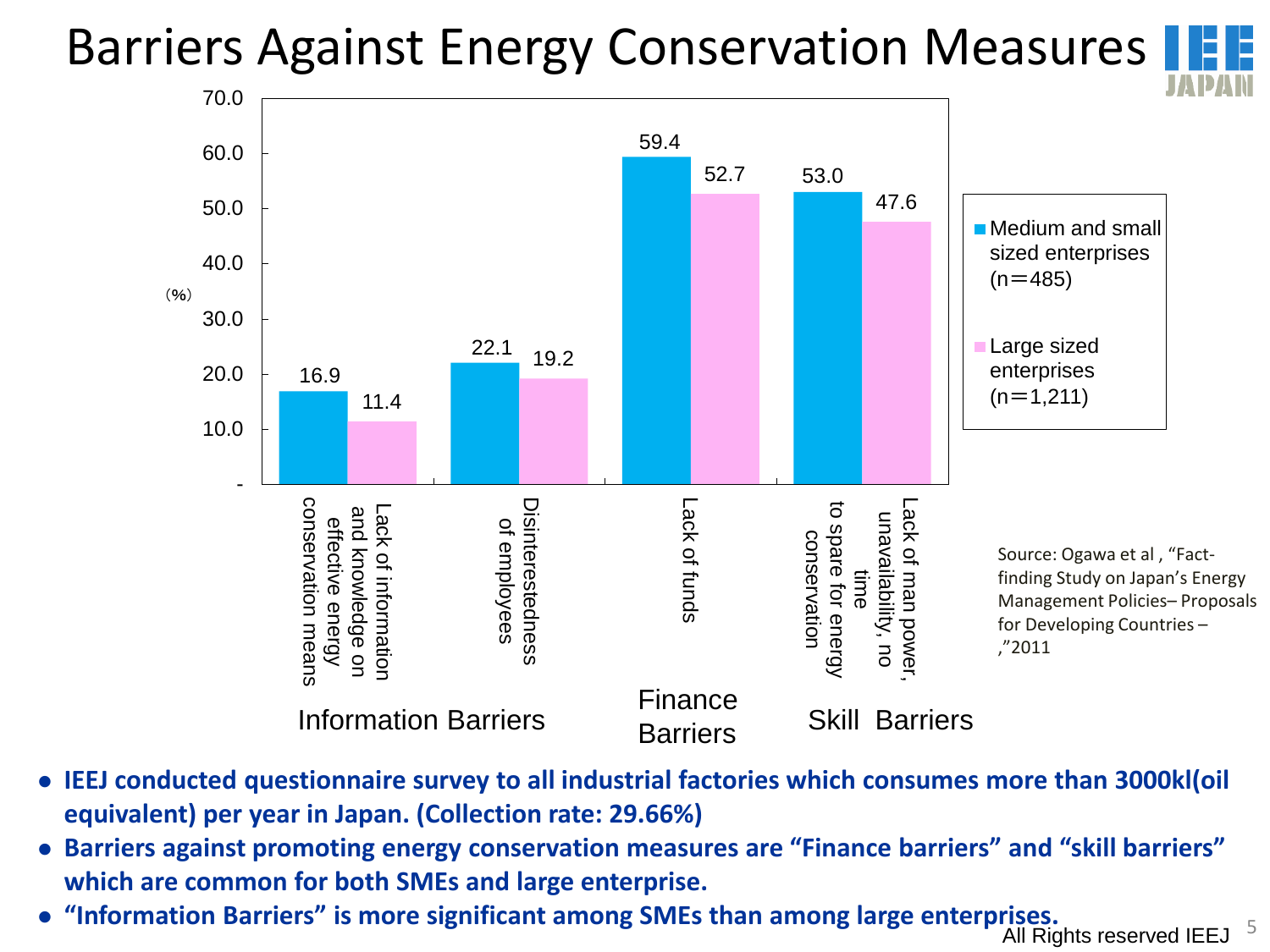# Information sharing Structures & Policy Package – Experience of Japan



1921: JIE(The Japan Institute of Energy)

1927: Schooling of burning method (Old type Energy Audit)

Source: Noda(IEEJ), Initiatives for Information Sharing of EnMS in Japan & Energy Management Action NetworK (EMAK),2012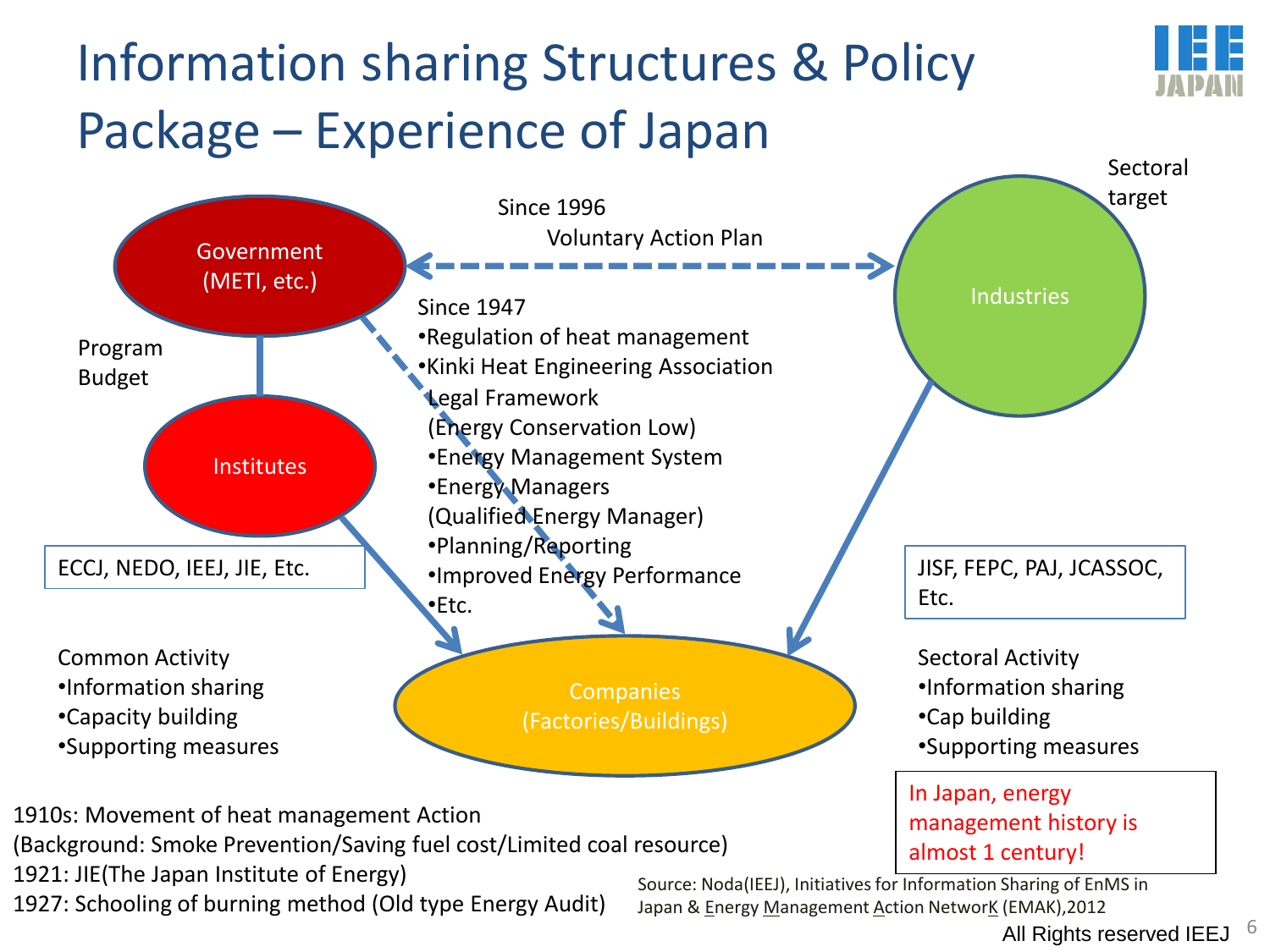### What is EMAK?



-Based on Japan's experience, information sharing of good practices are regarded as one of the cost effective actions for world energy saving -

*Mission of EMAK: to promote awareness and demonstrate the importance of energy management and to enhance energy management activities in both factory and enterprise level.*

In 2009, Japan has launched information sharing platform "Energy Management Action Network" so called "EMAK" in cooperation with China, to disseminate the good practices to other countries.

EMAK is one of the task groups under International Partnership for Energy Efficiency Cooperation (IPEEC). IPEEC is an autonomous international forum which includes developed and developing countries. Its purpose is to enhance global cooperation in the field of energy efficiency and to facilitate policies that yield energy efficiency gains across all sectors globally.

- *Information Sharing* Through workshops/webinar programs, EMAK participants discuss and share information on efforts taken and best practices on energy management in various countries/regions.
- *Network building* Identifying and building relevant EMAK audience, to enhance network  $\mathcal{L}_{\mathcal{A}}$ through key communication channels, such as workshops.
- *Supporting Measures* Disseminating publications, manuals and methodologies through **College** portal-site, to help their successful planning, implementation and monitoring.

#### *EMAK Leading Countries*

Japan, China, Australia, and the United States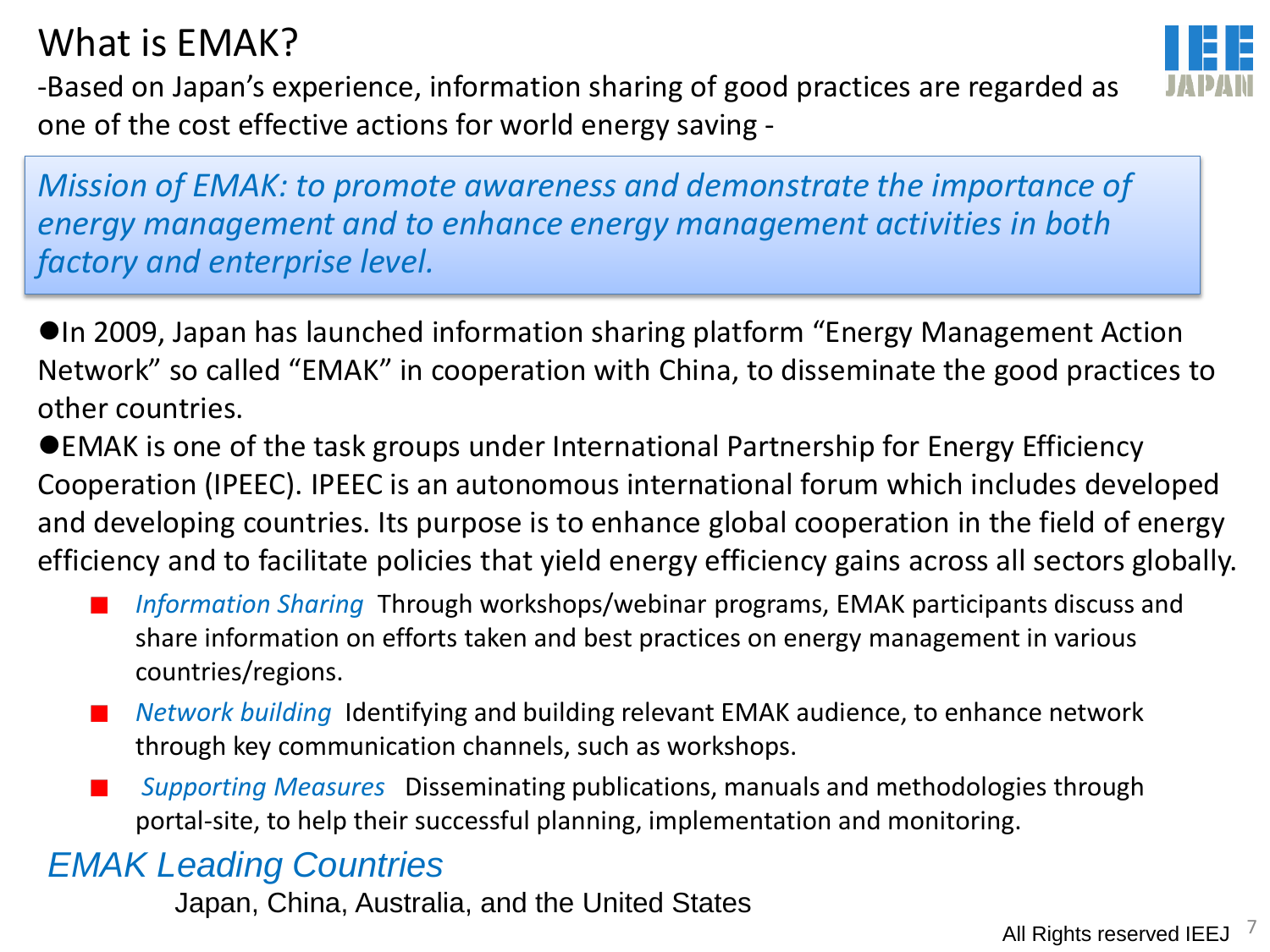#### What is EMAK?

-What kind of information sharing tools are delivered through EMAK?-

### EMAK Information Sharing Tools

1.Face to face workshops

EMAK has organized 5 workshop in different countries with various themes.

2.Internet based seminars EMAK has organized 2 webinars.

3.Energy management information portal site Workshop and webinar materials Examples and best practices for energy management (100 good practices in factories are delivered)

EMAK portal http://www.iea.org/topics/energyefficiency/industry/emak/